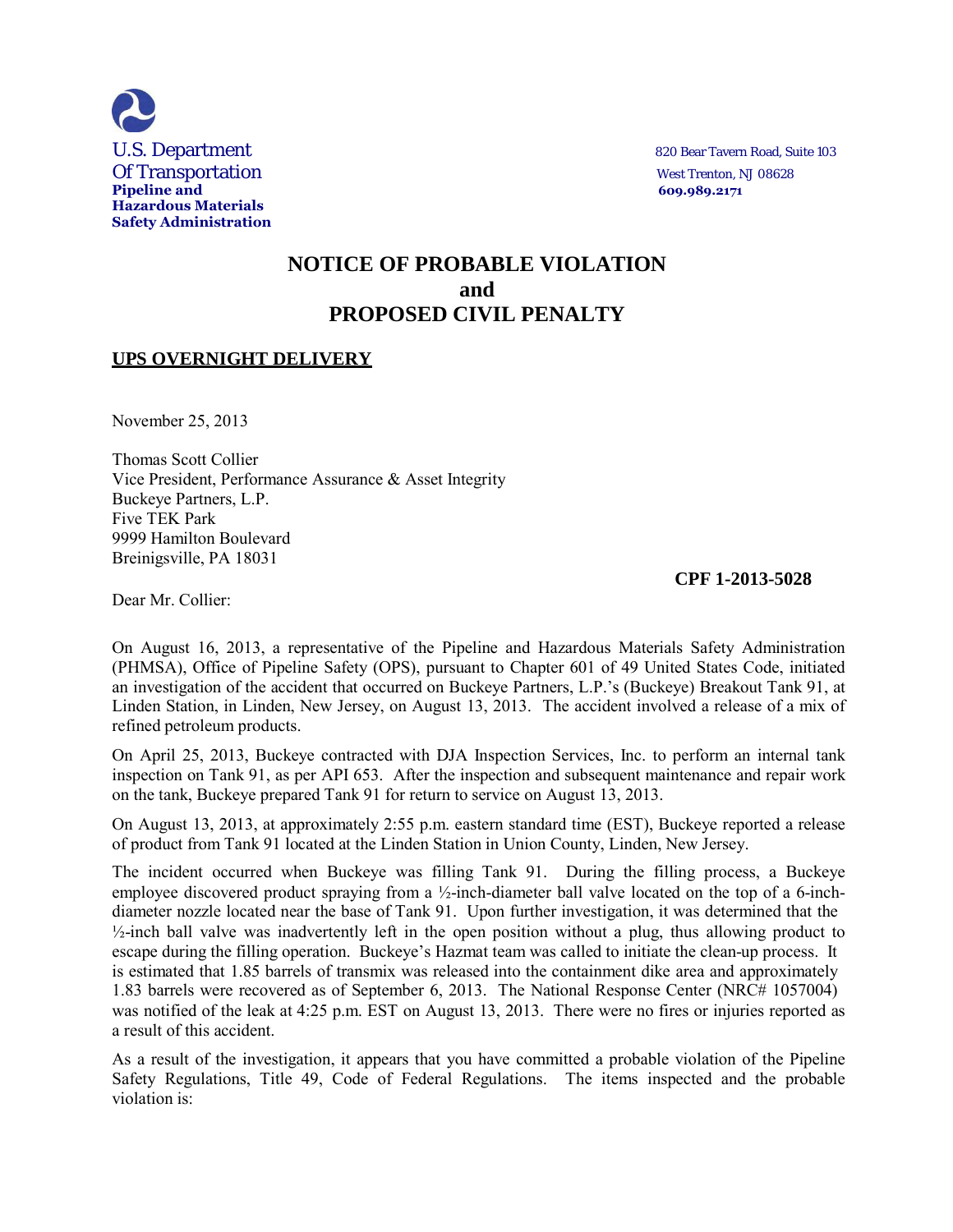**1. §195.402 Procedural manual for operations, maintenance, and emergencies.**

**(a) General. Each operator shall prepare and follow for each pipeline system a manual of written procedures for conducting normal operations and maintenance activities and handling abnormal operations and emergencies. This manual shall be reviewed at intervals not exceeding 15 months, but at least once each calendar year, and appropriate changes made as necessary to insure that the manual is effective. This manual shall be prepared before initial operations of a pipeline system commence, and appropriate parts shall be kept at locations where operations and maintenance activities are conducted.**

Buckeye failed to follow for each pipeline system a manual of written procedures for conducting normal operations and maintenance activities and handling abnormal operations and emergencies.

Specifically, Buckeye failed to follow their procedure E-12: Tank Isolation, Cleaning, and Repair when they returned Breakout Tank 91 to service. Buckeye Procedure E-12: Tank Isolation, Cleaning, and Repair Work Section 5.12 dated 9/2012 states that "When repair work and the post job has been completed, reassemble the tank". Paragraph 5.12.10 states... "all valves (including thermal relief systems) and other energy-isolating devices (including blinds) are returned to their normal position as indicated on the Facility Integrity List". This was not done.

When Buckeye returned Tank 91 to service, a  $\frac{1}{2}$ " diameter ball valve was not closed and a plug was not installed. The normal position for this valve is closed, and the normal position for the plug is to be installed. This directly led to product being released from the valve as the tank was being filled.

This accident occurred in a tank farm. This accident also occurred in an area that is identified as a high population area<sup>1</sup> and unusually sensitive area.<sup>2</sup>

On September 6, 2013, Buckeye filed an accident report on DOT Form 7000-1(Accident Report)<sup>3</sup> with PHMSA. The stated cause of the accident was "Incorrect Operation", with a statement that reads, "valve left or placed in wrong position…"

### Proposed Civil Penalty

Under 49 United States Code, § 60122, you are subject to a civil penalty not to exceed \$200,000 per violation per day the violation persists up to a maximum of \$2,000,000 for a related series of violations. For violations occurring prior to January 3, 2012, the maximum penalty may not exceed \$100,000 per violation per day, with a maximum penalty not to exceed \$1,000,000 for a related series of violations. The Compliance Officer has reviewed the circumstances and supporting documentation involved in the above probable violations and has recommended that you be preliminarily assessed a civil penalty of \$83,500 as follows:

| Item number | <b>PENALTY</b> |
|-------------|----------------|
|             | \$83,500       |

1 §195.450 Definitions.

The following definitions apply to this section and  $§195.452$ : ...

(2) A *high population area*, which means an urbanized area, as defined and delineated by the Census Bureau, that contains 50,000 or more people and has a population density of at least 1,000 people per square mile;

 $2$  §195.450 Definitions.

The following definitions apply to this section and  $§195.452$ : ... (4) An *unusually sensitive area*, as defined in §195.6.

<sup>3</sup> This Notice refers to Buckeye's Accident Report DOT Form 7000-1, No. 20130301 - 18514.